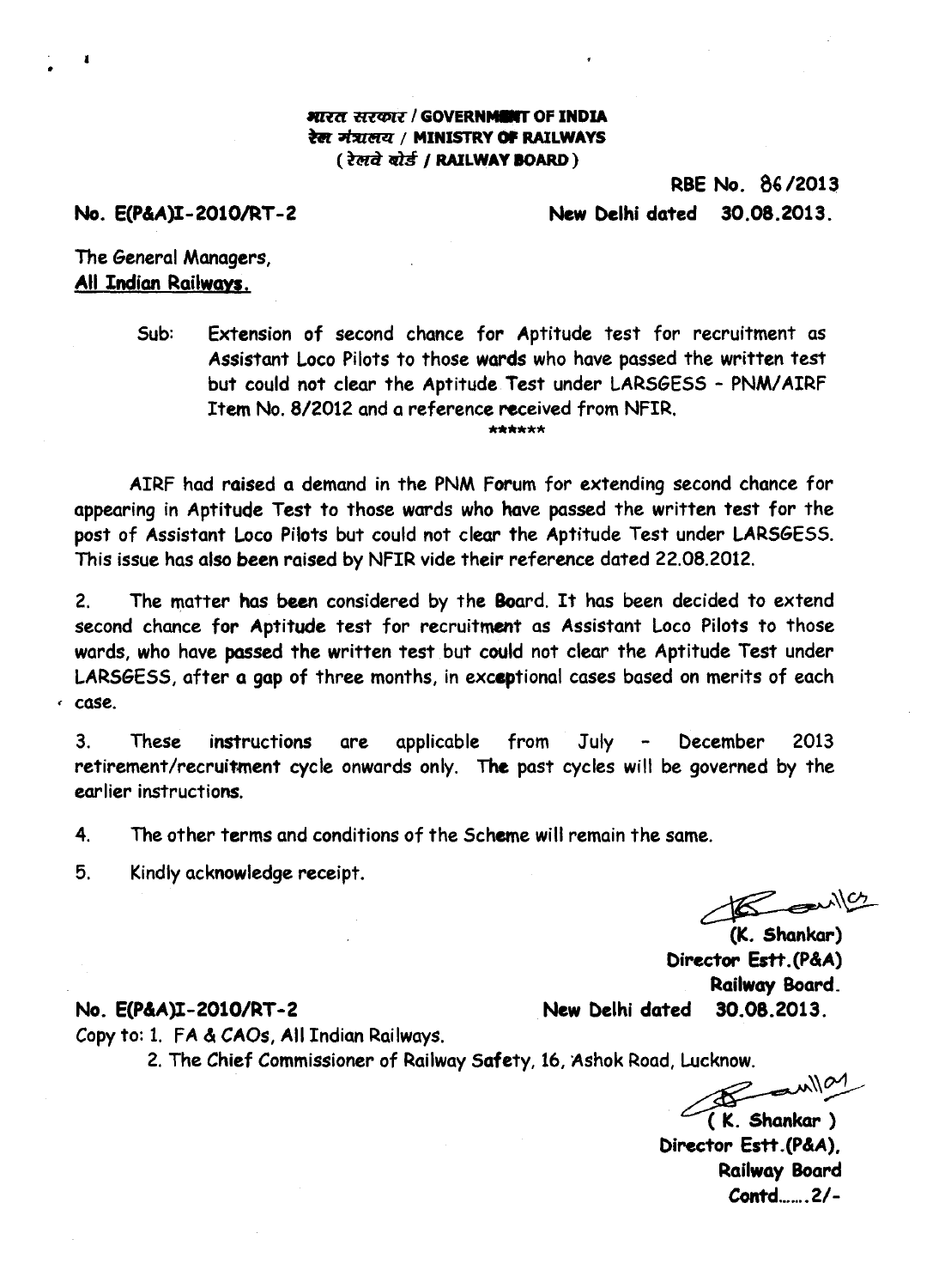**Copy forwarded to:-** 

- **1. The General Secretary, AIRF with 35 spares).**
- **2. The General Secretary, NFIR (with 35 spares).**
- **3. The Members of the National Council Departmental Council and Secretary, Staff Side, National Council, 13-C, Ferozeshah Road, New Delhi (with 90 spares).**
- **4. The Secretary General FROA.**
- **5. The Secretary, RB5S, Group 'A' Officers' Association R.No.402, Rail Bhawan (with 5 spares).**
- **6. The President, Railway Board Class II Officers' Association.**
- **7. The Secretary General, IRPOF, Room No.341-C, Railway Board.**
- **8. The President, Indian Railway Class II Officers' Association.**
- **9. The Secretary, Railway Board Ministerial Staff Association.**
- **10. The Secretary, Railway Board Class IV Staff Association**
- **11. The Secretary General, AIRPF Association.**
- **12. The General Secretary, All India SC/ST Railway Employees Association, R.No.8, Ground Floor, Rail Bhawan, New Delhi-110001.**
- 13. The General Secretary, Retired Railway Employees Welfare Association (Regd.), 490A/16, **Gurudwara Raod, Gurgaon.**

**for Secretary, Railway Board.** 

### **Copy to : PS0s/Sr.PPSs/PPSs/PSs/PAs to :- MR, MSR(K), MSR(A),**

**CRB, FC, ME, ML, MM, MS, MT, AM(B), AM(CE), AM(C), AM(C&I5), AM(Elec), AM(F), AM(Plg), AM(Projects), AM(Sig), AM(MS), AM(Mech.), AM(PU), AM(R5), AM(T&C), AM(Telecom), AM(T), AM(Vig), AM(Works), AM(Staff), Adv.(AR), Adv(F), Adv. (Safety), Adv(IR), DG/RHS, DG/RPF, Secretary., ED(Plg.), ED(A), EDF(BC), EDCE(B&5), EDCE(G), EDCE(Plg.), ED(Chg.), MCC), ED(C&IS), ED(E&R), EDEE(Dev.), EDEE(G), EDEE(RS), EDE,EDE(RRB), EDE(N), EDE(Res.), EDF(C), EDF(E), EDF(5), EDF(B), EDF(RM), EDF(X)I, EDF(X)II, ED(H), ED(LM), ED(MIS), EDE(GC), EDT(MPP), EDME(Chg.), EDME(FR), EDME(Tr.), EDME(TOT), EDME(Dev.), EDME(W), EDPC-I, EDPC-II, ED(PP), ED(Proj.), ED(Proj.)-DMRC, ED(E), EDRE(S&T), EDRE(S), ED(Safety), ED(Sig.), ED(S&E), EDRS(C), EDRS(G), EDRS(P), EDRS(S), EDRS(W), ED(TD), EDTrack(M),**  EDTrack(MC), EDTrack(P), ED(T&C), ED(CP), ED(PM), ED(PG), EDT(R), EDTC(FM), EDTT(M), **EDTT(FM), EDTT(S), EDV(A), EDV(E), EDV(S), EDV(T), ED(W), IG/RPF(HQs), IG/RS, JS, JS(C), J5(D), 35(E), JS(G), 35(P), DPC-I & II**, **DF(A/Cs), DE(G), DE(N), OPR, JDE(G), JDE(L), JDE(LL), JDE(W), MF(9), JDE(N), 3DE(Res.),D5(G), DS(Parl.), US(A), DDE(D&A), DDE(P&A), DDE(LR)I, DDF(E)I, DDF(E)II & III, DDE(Rep)I, DDE(Rep)II (with 2 spares), DDE(W), DDPC-VI, DDE(Trg.), PAO,** 

**Branches : Accounts III (with 10 spares), Budget, Budget(Com)I, Cash- I, II, III, Chasing, C&IS, E(P&A) II, ERB-I, ERB-II, ERB-III, ERB -IV, ERB -V & ERB -VI, E(LR)I/II/III, E(RRB), E(Rep)I, E(Rep)II(2 Spares), E(Rep)III, E(MPP), E(W), E(G), E(NG)I & II, E(Coop), E(LL), E(Sports), E(ML), E(SCT)I, II, E(D&A), E(GC), E(GR)I & II E(0) I, II, III & E(0)1T1(CC)" F(E)- I, II & III, F(E) Sp!, G(Pass), G(Acc.), Issue(D), M(L), Parl.), PC-III, IV & V, PC-VI, Project Cell, PR, Sec.(E) & Sec.(ABE), Sec. (Special) Railway Board.**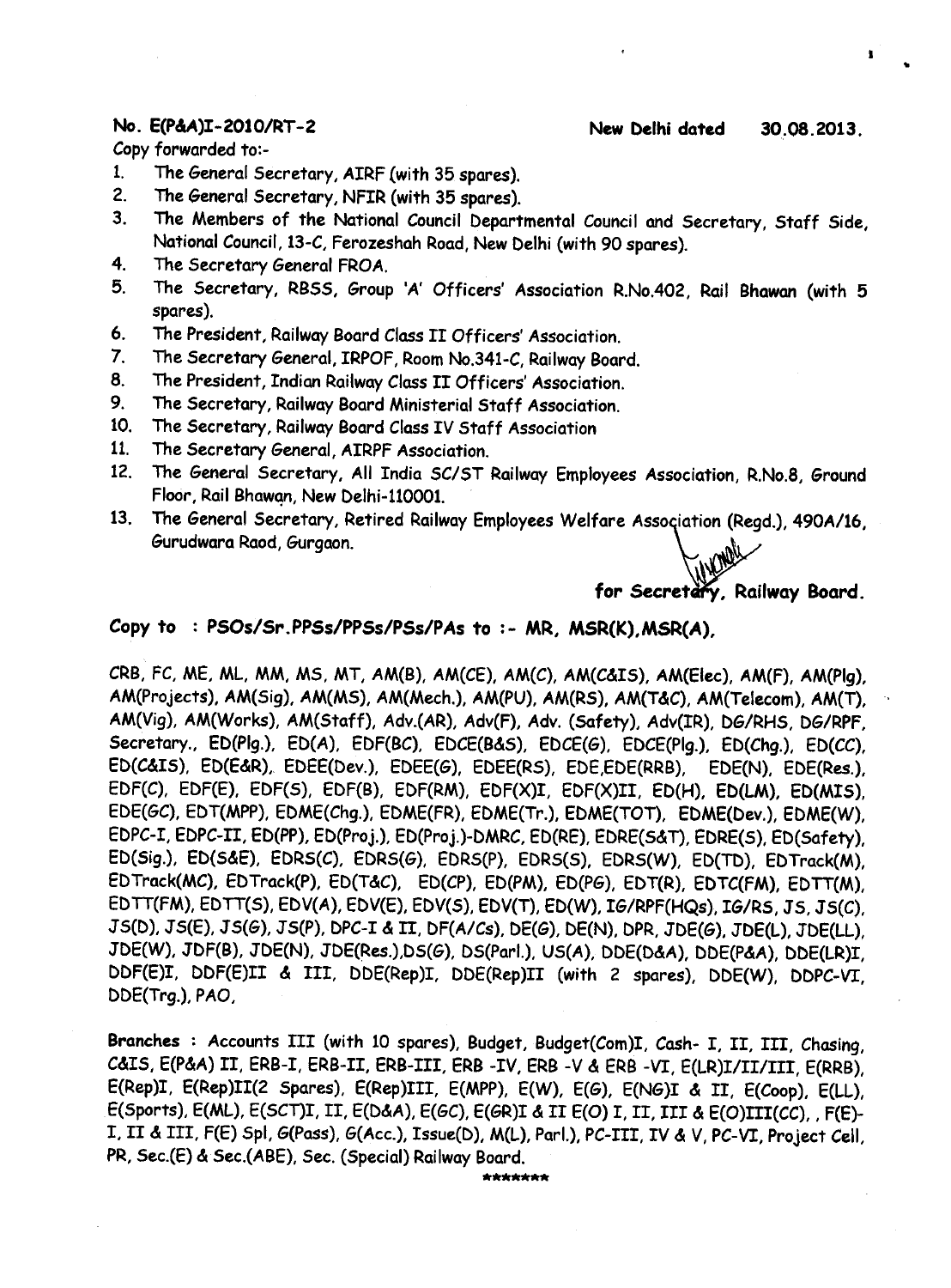भारत सरकार रेल मंत्रालय रेलवे बोर्ड

सं. ई (पी एण्ड ए)।-2010/आर.टी-2

**आर.बी.ई.** सं.8.6/2013 नई दिल्ली, दिनांक 30.08.2013

महाप्रबंधक,

सभी भारतीय रेलें।

विषय:- लारजेस योजना (LARSGESS) के तहत, सहायक लोको पायलट की भर्ती हेतू उन आश्रितों को, जिन्होनें लिखित परीक्षा उत्तीर्ण की है लेकिन अभिक्षमता परीक्षा (एप्टीट्यूड टेस्ट) पास नहीं कर पाये है, योग्यता परीक्षा में दूसरा अवसर प्रदान करना - पीएनएम/एआईआरफ का आईटम संख्या 8/2012 एवं एनएफआईआर दवारा प्राप्त पत्र।

एआईआरफ ने पीएनएम फोरम में लारजेस योजना के तहत सहायक लोको पायलट के पद हेतू उन आश्रितों को जो लिखित परीक्षा में उतीर्ण हुए है परन्तु अभिक्षमता परीक्षा (एप्टीट्यूड टेस्ट) में अनुतीर्ण हुए हैं, अभिक्षमता परीक्षा (एप्टीट्यूड टेस्ट) में दुसरा अवसर दिये जाने की मांग की थी। यह मुद्दा एनएफआईआर ने दिनांक 22.08.2012 के उनके पत्र दवारा भी उठाया था।

इस मामले पर बोर्ड द्वारा विचार किया गया है। यह विनिश्चय किया गया है कि आसाधारण  $2.$ मामलों में, प्रत्येक मामले की गुणवत्ता के आधार पर, तीन माह के अंतराल के बाद, लारजेस योजना के तहत सहायक लोको पायलटों की भर्ती हेतू उन आश्रितों को अभिक्षमता परीक्षा (एप्टीट्यूड टेस्ट) में दुसरा अवसर दिया जाए जो कि लिखित परीक्षा में उतीर्ण हूए है परन्तु अभिक्षमता परीक्षा (एप्टीट्यूड टेस्ट) में सफल नहीं हो पाये है।

यह अन्देश जुलाई-दिसम्बर 2013 की सेवानिवृत्ति/भर्ती चक्र से लागू होगें। इससे पहले के चक्रों को 3. पूर्व के अनूदेशों के दवारा शासित किया जाएगा।

इस प्रक्रिया की अन्य निबंधन एवं शर्तें अपरिवर्तित रहेंगी।  $\overline{4}$ .

निदेशक/ ई(पी एण्ड ए) रेलवे बोर्ड

कृपया पावती दें। 5.